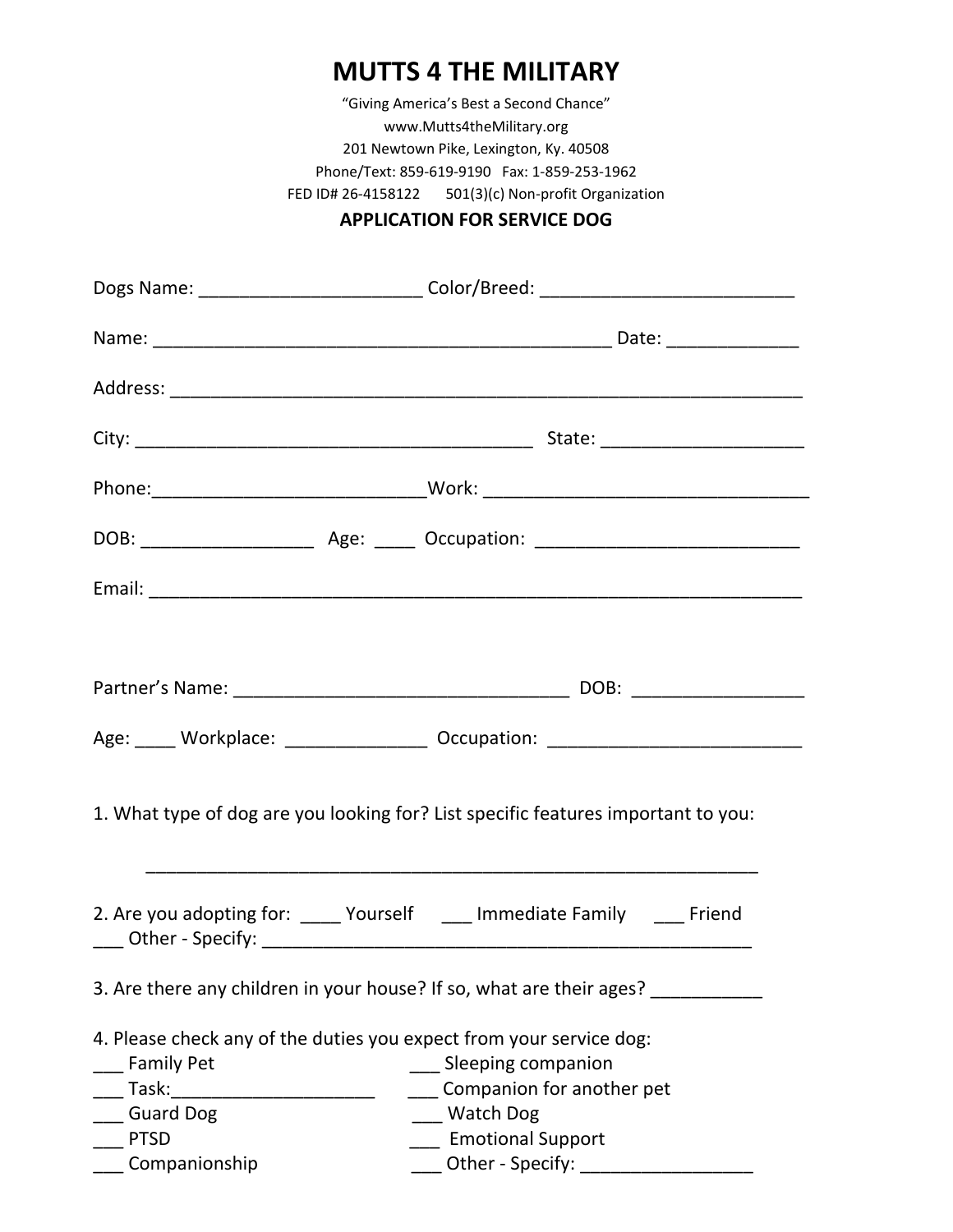| 5. Please check applicable living situation:                                                                                                                                                                                                     |
|--------------------------------------------------------------------------------------------------------------------------------------------------------------------------------------------------------------------------------------------------|
| ___ Own House ____ Own Condominium/Townhouse ___ Own Mobile Home                                                                                                                                                                                 |
| ___ Rent House ____ Rent Apartment/Townhouse _____ Rent Mobile Home                                                                                                                                                                              |
| ___ Rent Duplex ___ In Parent's/ Guardian's Home ____ Roommates Home                                                                                                                                                                             |
|                                                                                                                                                                                                                                                  |
| 6. If you rent, please list landlord's name and phone number: _________________                                                                                                                                                                  |
| 7. Will the dog be primarily: ____ Outside ____ In Home ____ Both Equally?                                                                                                                                                                       |
| 8. What would constitute a good reason to hit a dog? ______ Poops indoors<br>___ Jumps on people ____ Dog Fight _____ Training _____ Aggressive                                                                                                  |
| 9. Where will the dog stay while owners are gone during work or school hours?<br>___ Outside ____ Garage _____ Barn _____ Pen or Kennel ____ Fenced in Yard<br>___ Confined to area in home ____ Loose in home ____ Crated ____ Confined Outside |
| 10. Where will dog sleep at night?<br>___ Free Run inside of home _____ Outside ____ Barn/ Outside building<br>___ In Bed with Owner __________ Confined to one room                                                                             |
| 11. Is your yard fenced? ____ Totally ____ Partially ____ Not at all Height: ____                                                                                                                                                                |
| 12. If your yard is not fenced, are you comfortable walking the dog when it's dark, cold and<br>raining?                                                                                                                                         |
| 13. How much would you plan to spend on this pet yearly (including food, extras and vet<br>care)? _____ \$10 - \$75 ______ \$75 - \$200 _____ \$200 - \$400 _____ More than \$400                                                                |
| 14. How many hours (average – not counting sleeping hours) is someone at home daily                                                                                                                                                              |
|                                                                                                                                                                                                                                                  |

15. Does anyone in household have allergies to dogs? \_\_\_\_\_\_\_\_\_\_\_\_\_\_\_\_\_\_\_\_\_\_\_\_\_\_\_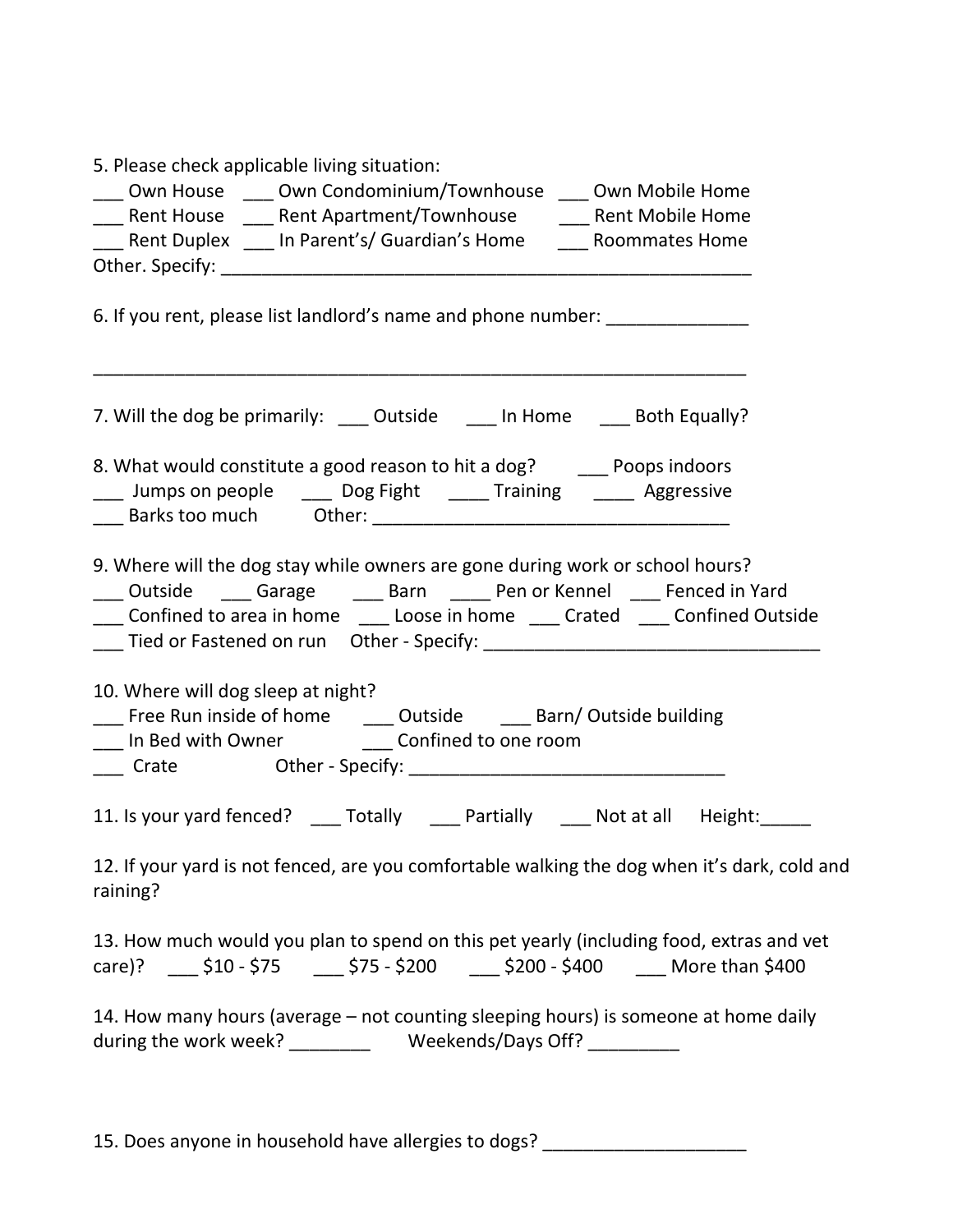16. Please list details of any pets now owned or owned within the last 5 years:

|                                        | Most Recent Pet: | $2nd$ Pet: | 3rd Pet: | 4 <sup>th</sup> Pet: |
|----------------------------------------|------------------|------------|----------|----------------------|
| Dog or Cat:                            |                  |            |          |                      |
| Breed:                                 |                  |            |          |                      |
| Male/Female:                           |                  |            |          |                      |
| Spayed/Neutered:                       |                  |            |          |                      |
| Current Age:                           |                  |            |          |                      |
| Age when Acquired:                     |                  |            |          |                      |
| What happened?<br>(If no longer owned) |                  |            |          |                      |
| Up to date on<br>Vaccinations?         |                  |            |          |                      |
| Healthy?                               |                  |            |          |                      |

List pets Vet name and phone number:

List behaviour problems with pet:

| 17. If you had to give up your pet for any reason, would you? |                 | Give it away |
|---------------------------------------------------------------|-----------------|--------------|
| Take it to nearest shelter                                    | Return it to us | Sell it      |

18. What problem(s) would constitute a reason to give up your dog?

19. Would you object to our verifying any of the preceding information? \_\_\_\_\_

\_\_\_\_\_\_\_\_\_\_\_\_\_\_\_\_\_\_\_\_\_\_\_\_\_\_\_\_\_\_\_\_\_\_\_\_\_\_\_\_\_\_\_\_\_\_\_\_\_\_\_\_\_\_\_\_\_\_\_\_\_\_\_\_

20. Would you object to a visit to your home prior to adoption? \_\_\_\_\_\_\_\_\_\_\_ Would you object to a follow-up visit after adoption?

21. Please list any references/friends that can help verify your suitability as a dog owner:

| Phone:<br>1. |  |
|--------------|--|
|--------------|--|

2. Phone:

3. Phone: